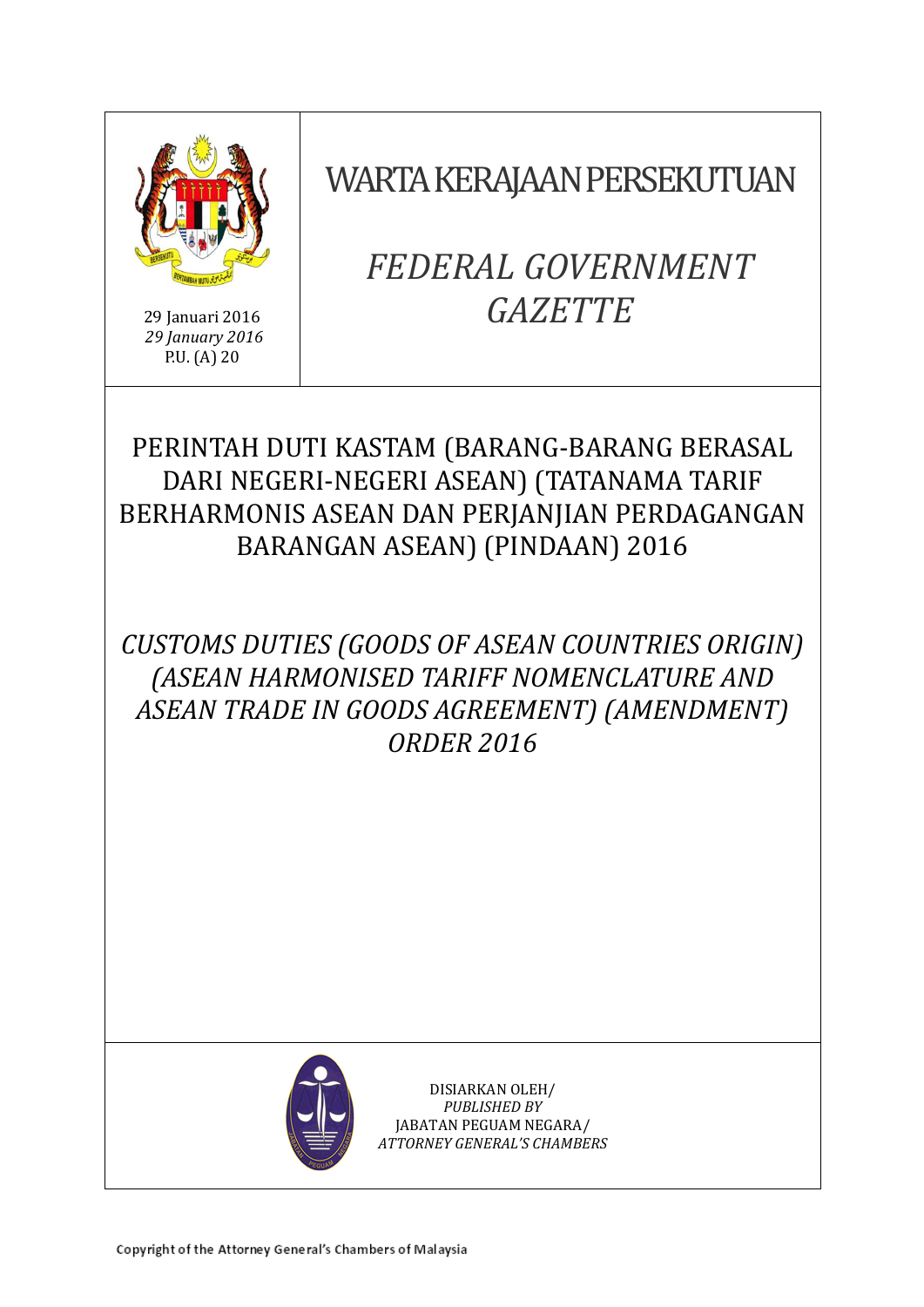### AKTA KASTAM 1967

### PERINTAH DUTI KASTAM (BARANG-BARANG BERASAL DARI NEGERI-NEGERI ASEAN) (TATANAMA TARIF BERHARMONIS ASEAN DAN PERJANJIAN PERDAGANGAN BARANGAN ASEAN) (PINDAAN) 2016

PADA menjalankan kuasa yang diberikan oleh subseksyen 11(1) Akta Kastam 1967 [*Akta 235*], Menteri membuat perintah yang berikut:

#### **Nama dan permulaan kuat kuasa**

1. (1) Perintah ini bolehlah dinamakan **Perintah Duti Kastam (Barang-Barang Berasal dari Negeri-Negeri ASEAN) (Tatanama Tarif Berharmonis ASEAN dan Perjanjian Perdagangan Barangan ASEAN) (Pindaan) 2016**.

(2) Perintah ini mula berkuat kuasa pada 1 Februari 2016.

## **Pindaan Jadual Kedua**

2. Perintah Duti Kastam (Barang-Barang Berasal dari Negeri-Negeri ASEAN) (Tatanama Tarif Berharmonis ASEAN dan Perjanjian Perdagangan Barangan ASEAN) 2012 [*P.U. (A) 277/2012*] dipinda dalam Jadual Kedua, berhubung dengan subkepala 7204.10.00 00, 7204.29.00 00, 7204.30.00 00, 7204.41.00 00 dan 7204.49.00 00, dalam ruang (6), dengan menggantikan perkataan "10%" dengan perkataan "Nil".

Dibuat 29 Januari 2016 [SULIT KE. HT(96)669/12-3 Klt. 5 Sk 28; Perb. 0.3865/318 (SJ. 3) Jld. 2; PN(PU2)338/XXXVII]

#### DATO' SERI HAJI AHMAD HUSNI BIN MOHAMAD HANADZLAH *Menteri Kewangan Kedua*

[*Akan dibentangkan di Dewan Rakyat menurut subseksyen 11(2) Akta Kastam 1967*]